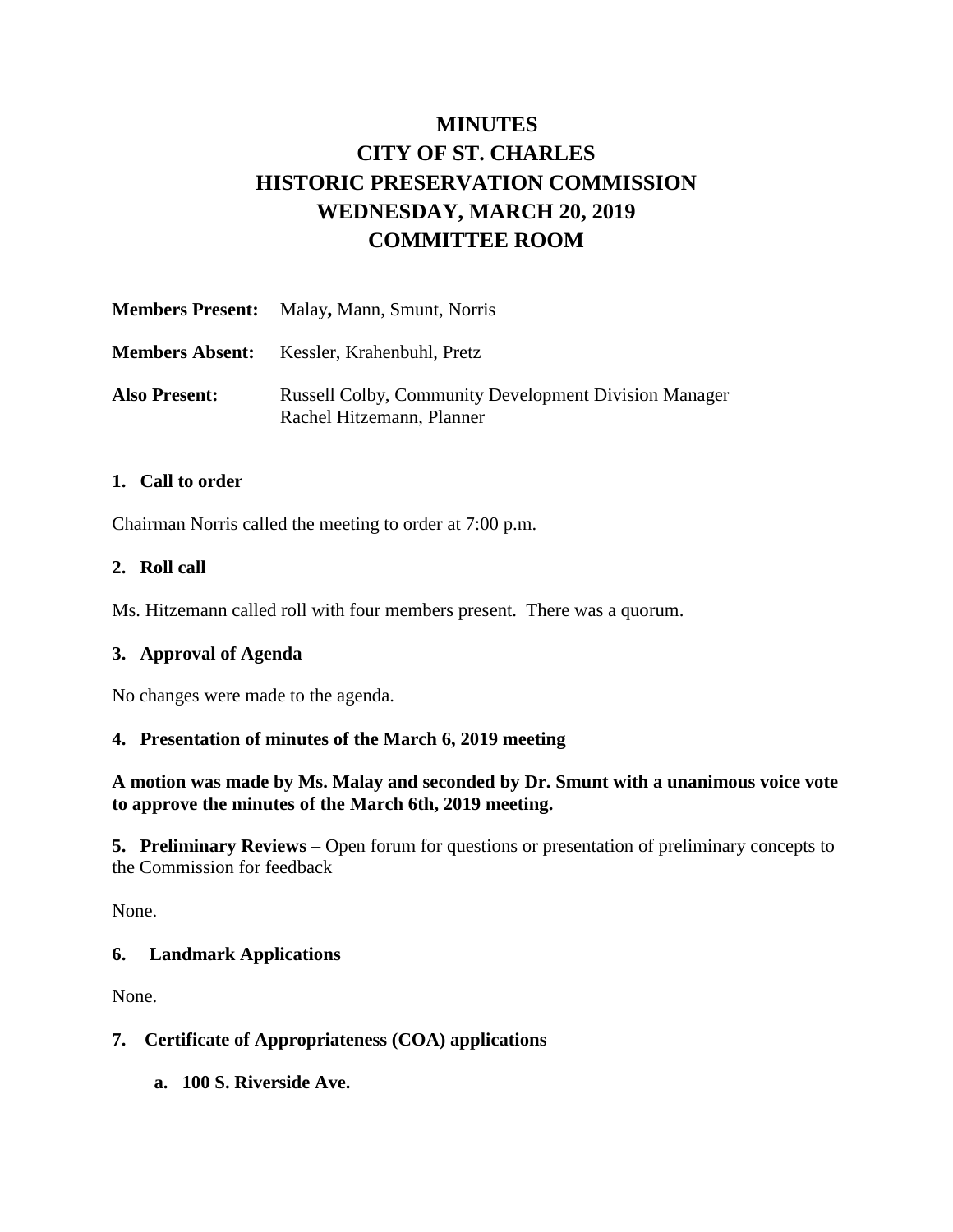Historic Preservation Commission Minutes – March 20, 2019 Page 2

The proposal is for two signs for a new restaurant. One sign will be an illuminated projecting sign that will be made of an aluminum cabinet with polycarbonate. It will have vinyl graphics. The other sign is for the rear of the building. It will be 4'x6' and made of aluminum. This sign will also have vinyl graphics. The Commission stated the proposed signs are consistent with other signs that have been approved.

#### **A motion was made by Ms. Malay and seconded by Ms. Mann with a unanimous voice vote to approve the COA as presented.**

# **8. Grant Applications**

None.

## **9. Other Commission Business**

## **a. Pottawatomie Tour Discussion**

The targeted date for the tour is Monday, May  $13<sup>th</sup>$ . It is the night of the Planning & Development Committee meeting. The Commission discussed having a bus tour versus a walking tour. Time and rain may be factors to consider with the walking tour. Dr. Smunt suggested sending out an invitation to get an idea how many would attend.

Mr. Colby presented information regarding the points of interest along the route. Ms. Malay would like to include good and bad examples of infills to show what the Commission is protecting. The Commission will continue to review the information and provide further feedback at the next meeting.

## **10. Additional Business and Observations from Commissioners or Staff**

## **a. Camp Kane**

The State of Illinois has offered to have a historic site sign put out at the camp.

# **b. Tax Freeze**

Dr. Smunt asked if his detached garage project would qualify for an historic preservation tax freeze. Mr. Colby will do some research and report back to him.

# **c. Proclamation**

Mr. Colby asked for feedback regarding the possibility of doing a proclamation on the City Council agenda during historic preservation month to acknowledge the month, the anniversary of the Commission, and the milestone of the number of landmarks in the City. He said they would like to have some Commission presence at that meeting.